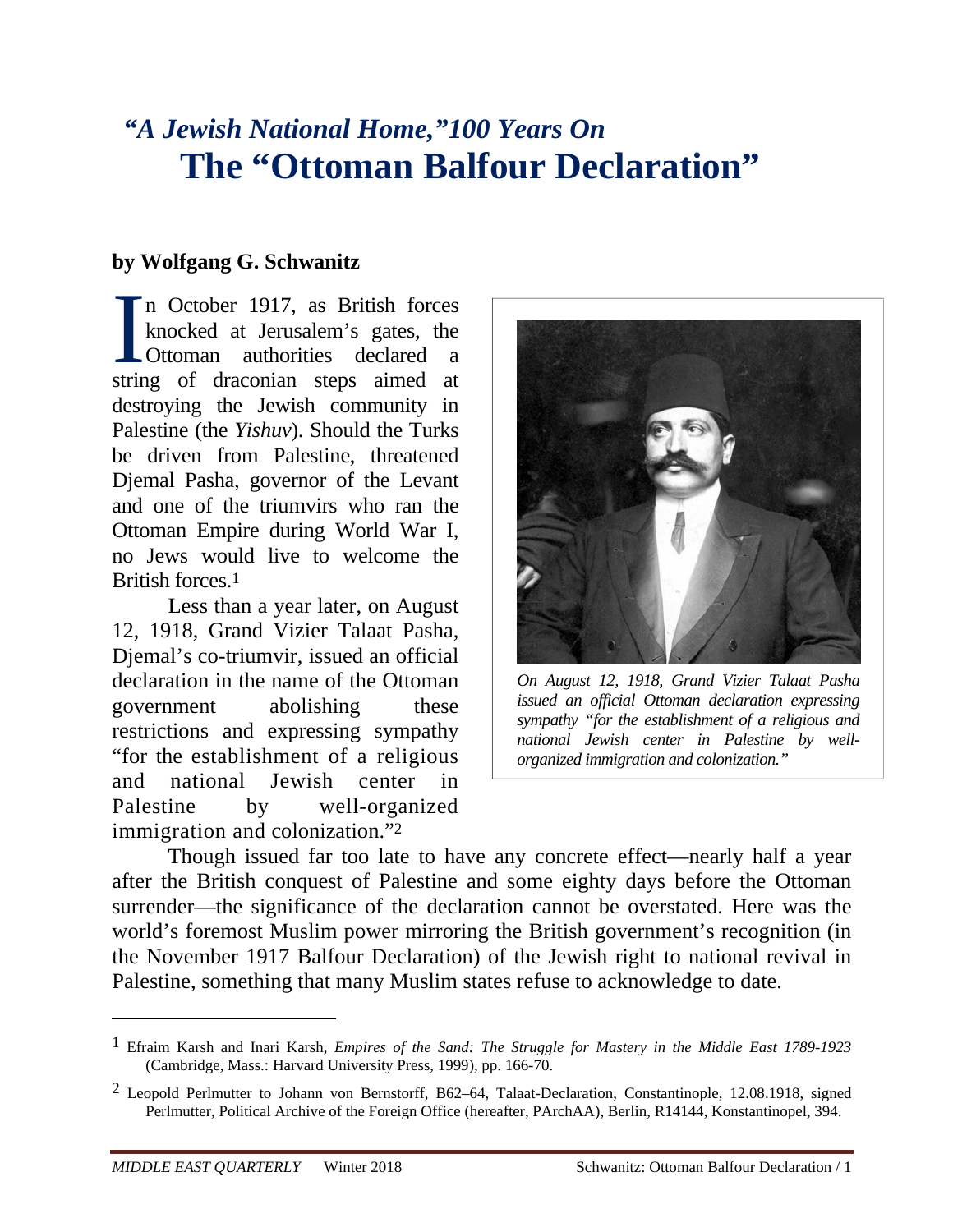## **The Ottoman Declaration**

In a meeting in Istanbul on August 12, 1918, Grand Vizier Talaat Pasha gave Leopold Perlmutter, a German Jewish businessman and a personal acquaintance, an official statement on behalf of the Ottoman government. Formulated during a monthlong negotiation with a 16-member Jewish delegation, headed by Perlmutter and comprising Zionists and non-Zionists from Germany, Austria and the Ottoman Empire,3 the statement acknowledged the Jewish right to national and religious revival in Palestine. "I am happy to be able to tell you that my negotiations with delegates of several Jewish organizations some time ago have led to a real result," Talaat wrote. The statement continued:

> The Council of Ministers has just decided, following my statements to the Jewish delegation, to lift all restrictive measures on Jewish immigration and settlement in Palestine. Strict orders have been given to the relevant authorities to ensure a benevolent treatment of the Jewish nation in Palestine based on complete equality with the other elements of the population.

> Regarding my invitation to several Jewish organizations, I declare once again, as I already did to the Jewish delegation, my sympathies for the establishment of a religious and national Jewish center in Palestine by well-organized immigration and settlement, for I am convinced of the importance and benefits of the settlement of Jews in Palestine for the Ottoman Empire. I am willing to put this work under

the high protection of the Ottoman Empire, and to promote it by all means that are compatible with the sovereign rights of the Ottoman Empire and do not affect the rights of the non-Jewish population. It is my solid conviction that the special commission, which will be appointed to lay out a detailed project for this work, shall shortly complete its work. I will be happy to see the delegation here again thereafter to continue the conversations.4

In a letter to the German ambassador in Istanbul, Johann-Heinrich von Bernstorff, Perlmutter claimed that the wording of the statement (which he attached for the ambassador's perusal) was roughly identical to the original communiqué proposed by the Jewish delegation with only minor modifications.5 He also revealed that Talaat asked that the statement be published in the Western press, and indeed, on September 6, the London newspaper, *The Jewish Chronicle,* ran a short version of the declaration:

> Addressing a conference, at Constantinople, of representatives of Jewish organizations in Central Europe, Talaat Pasha (Grand Vizier) said:

> I am very glad that my negotiations with the delegates of the various Jewish organizations have already yielded a definitive result. We have resolved to do away with all restrictive measures, and definitely to abolish the restrictive regulations regarding the immigration and

 $\overline{a}$ 

<sup>3</sup> To Reichskanzler Grafen von Hertling, Jewish Palestine Efforts, 52-56, Pera, 20.07.1918, Bernstorff, PArchAA, R14144, B Konstantinopel, 394.

<sup>4</sup> Leopold Perlmutter to Johann von Bernstorff, B62–64 Constantinople, 12.08.1918, signed Perlmutter, PArchAA, R14144, Konstantinopel, 394.

<sup>5</sup> Ibid.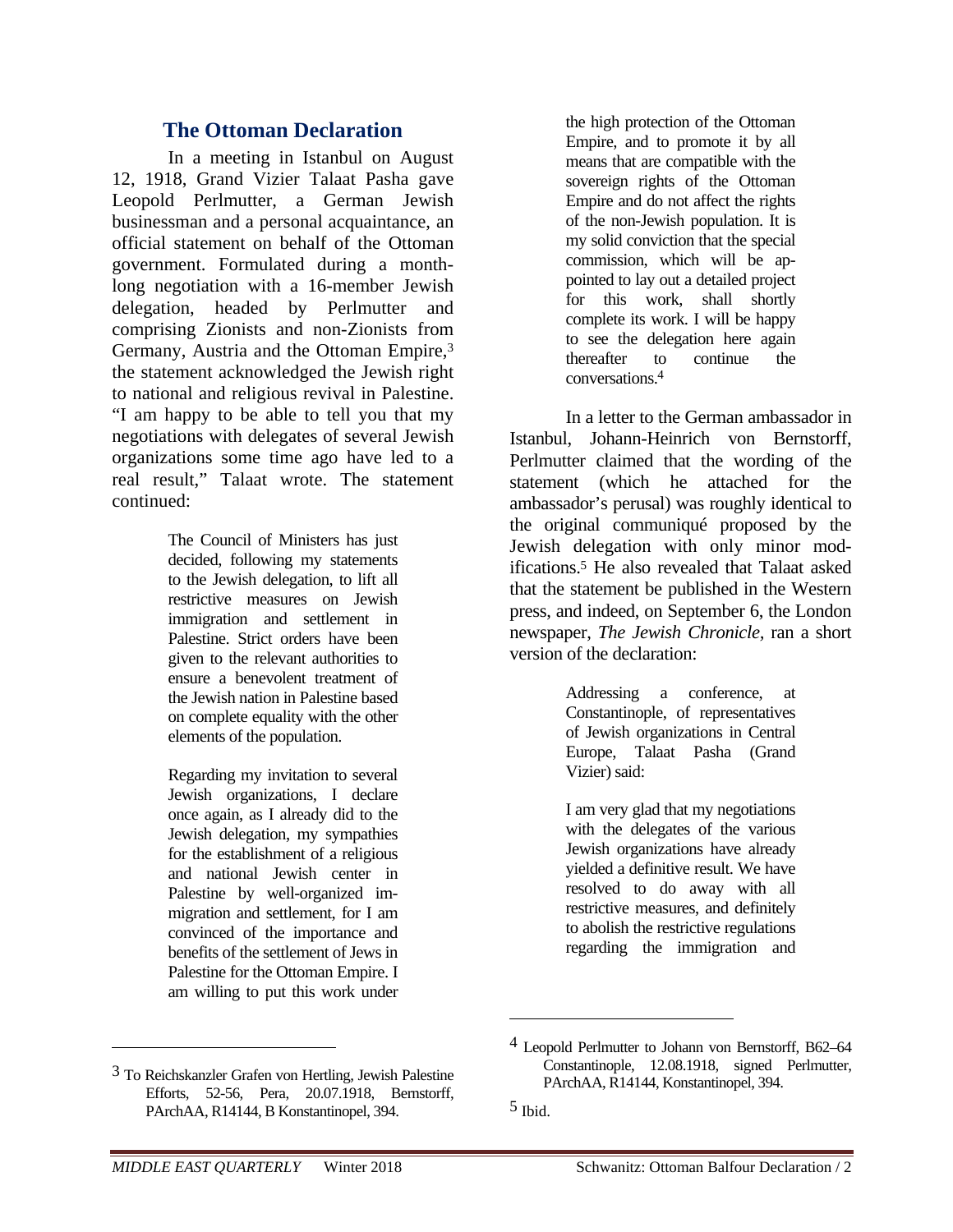settlement of Jews in Palestine. I assure you of my sympathy for the creation of a Jewish religious centre in Palestine by means of well-organized immigration and colonization. It is my desire to place this work under the protection of the Turkish government. I cherish the firm hope that the labors of the Special Commission which has been sent out to work out a detailed plan will shortly be terminated.<sup>6</sup>

While this short version was substantially toned-down from Talaat's original declaration, speaking about "the creation of a

Jewish religious centre in Palestine" rather than "a Jewish religious and national center," the newspaper doubted whether the grand vizier would make good his pledge to have the statement adopted as a parliamentary bill,<sup>7</sup> given the widespread opposition to this move.8 As it was, this discussion proved purely academic, for the Ottoman Empire surrendered to the Allies on October 30, 1918, before the bill could be dealt with. The Turkish leaders fled to Berlin, where in March 1921, an Armenian nationalist murdered Talaat in revenge for his role in the 1915 Armenian genocide.

 $\overline{a}$ 

8 Muhammad Amin al-Husaini, *Mudhakkirat al-Hajj Muhammad Amin al-Husaini* (Damascus: al-Ahali, 1999), pp. 338, 388.



*The Ottomans worked to repress the Yishuv and initiated mass expulsions of Jews from Palestine during World War I.*

#### **Why the Declaration?**

Its non-implementation notwithstanding, Talaat's original statement was extraordinary in two key respects: the religious and the national. On the former level, the pledge to treat Palestine's Jewish community on the basis of "complete equality with the other elements of the population" ran counter to the sociopolitical order of things underpinning the House of Islam, whereby political power was vested with the Muslim majority whereas non-Muslim minorities were tolerated subjects (or *dhimmis*), who enjoyed protection and autonomy in the practice of their religious affairs yet were legally, institutionally, and socially inferior to their Muslim rulers.

Likewise, the sympathetic allusion to "the Jewish nation," let alone to the creation of a "Jewish national center in Palestine," was antithetical to the millenarian perception of Jews as a religious community rather than a national group. Moreover, having been

<sup>6 &</sup>quot;Talaat Pasha and the Future of Palestine," *The Jewish Chronicle* (London), Sept. 6, 1918.

<sup>7 &</sup>quot;The Turkish Government and Zionism, Talaat Pasha's Promises: An Ominous Interview," *The Jewish Chronicle*, Sept. 20, 1918.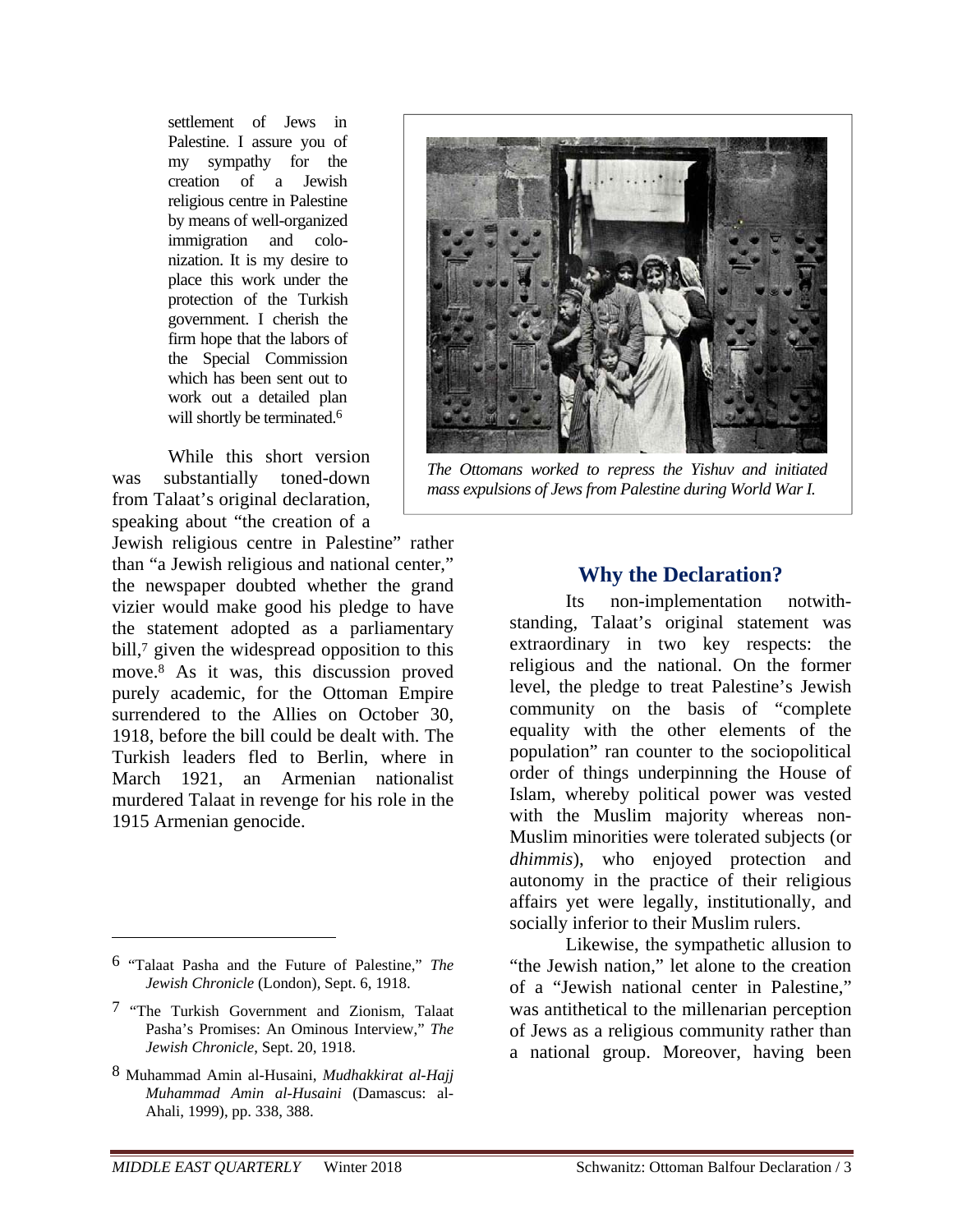squeezed out of their European colonies in the nineteenth century by the rising force of nationalism (resulting in the independent states of

Greece, Romania, Bulgaria, Serbia, Montenegro, and Albania), the Ottomans were resolved to prevent the recurrence of this phenomenon in their Afro-Asiatic provinces. Hence their brutal repression of the Armenian national awakening in the 1890s—in which some 200,000 people perished and thousands more fled to Europe and America—was a taste of the genocidal horrors that awaited the Armenians during World War I.9 These atrocities also foreshadowed the repression of the Yishuv throughout the war, which was demonstrated most starkly by mass expulsions of Jews from Palestine and the sustained attempt in the spring through autumn 1917 to uproot the Tel-Aviv-Jaffa community.

Given this backdrop, it is possible that Talaat knew full well that he would never have to implement the declaration, especially as Palestine had been under British occupation for eight months. Yet in view of Russia's March 1918 departure from the war on highly favorable terms to the Triple Alliance (German-Austrian-Ottoman), and the spring 1918 German offensive along the front in western Europe, the outcome of the war remained undecided for some time. Accordingly, Talaat's declaration was politically relevant rather than purely hypothetical. Apart from ensuring the safety of Jewish communities in those parts of the empire still in Ottoman hands, it provided Istanbul with a potentially valuable card for the postwar peace talks.

More than that, Talaat's readiness to

**The declaration provided Istanbul with a potentially valuable card for the postwar peace talks.** 

 $\overline{a}$ 

break with Islamic and Ottoman taboos, if only declaratively, by putting the Jews on a par with their Muslim counterparts and viewing them as a

nation deserving of self-determination, indicated his likely expectation of a substantial quid pro quo. It was no coincidence that, prior to the U.S. entry to the war in April 1917, Talaat had rebuffed all Zionist overtures. His position began to change after the U.S. entry as he envisaged the potential gains of rallying the real or imagined "international power of world Jewry"10 (believed to be particularly omnipotent in the United States) behind the Ottoman cause. These ranged from preventing Washington, which did not declare war on Turkey upon joining the war, from doing so; to encouraging the new Bolshevik regime in Russia to leave the war; to obtaining a better deal in the postwar negotiations, perhaps even regaining control of Palestine in return for the proposed concessions to the Jews. In the words of then German ambassador to Istanbul Johann-Heinrich von Bernstorff: "If we cannot get back Palestine by weapons, we will attain this goal diplomatically."11

1

<sup>9</sup> See, also, Taner Akçam, *The Young Turks' Crime against Humanity: The Armenian Genocide and Ethnic Cleansing in the Ottoman Empire*  (Princeton: Princeton University Press, 2012).

<sup>10</sup> Karl Friedrich Schabinger von Schowingen, ed. *Consul General in Jerusalem and Consul in Jaffa (1916- 18);* Karl Emil Schabinger Freiherr von Schowingen, *Weltgeschichtliche Mosaiksplitter* (Baden-Baden: Manuscript, 1967), pp. 182-3.

<sup>&</sup>lt;sup>11</sup> An Reichskanzler Grafen von Hertling, Jüdische Palästina-Bestrebungen, Istanbul, July 20, 1918, PArchAA, B Konstantinopel, 394; Johann-Heinrich von Bernstorff, *Deutschland und Amerika* (Berlin: Ullstein, 1920), p. 414. For pre-WWI Ottoman subscription to anti-Semitic tropes of "international Jewish power," see Daniel Pipes, "A Benign Antisemitism," *Conspiracy: How the Paranoid Style Flourishes and Where It Comes From* (Greenwich, Conn.: Touchstone, 1999).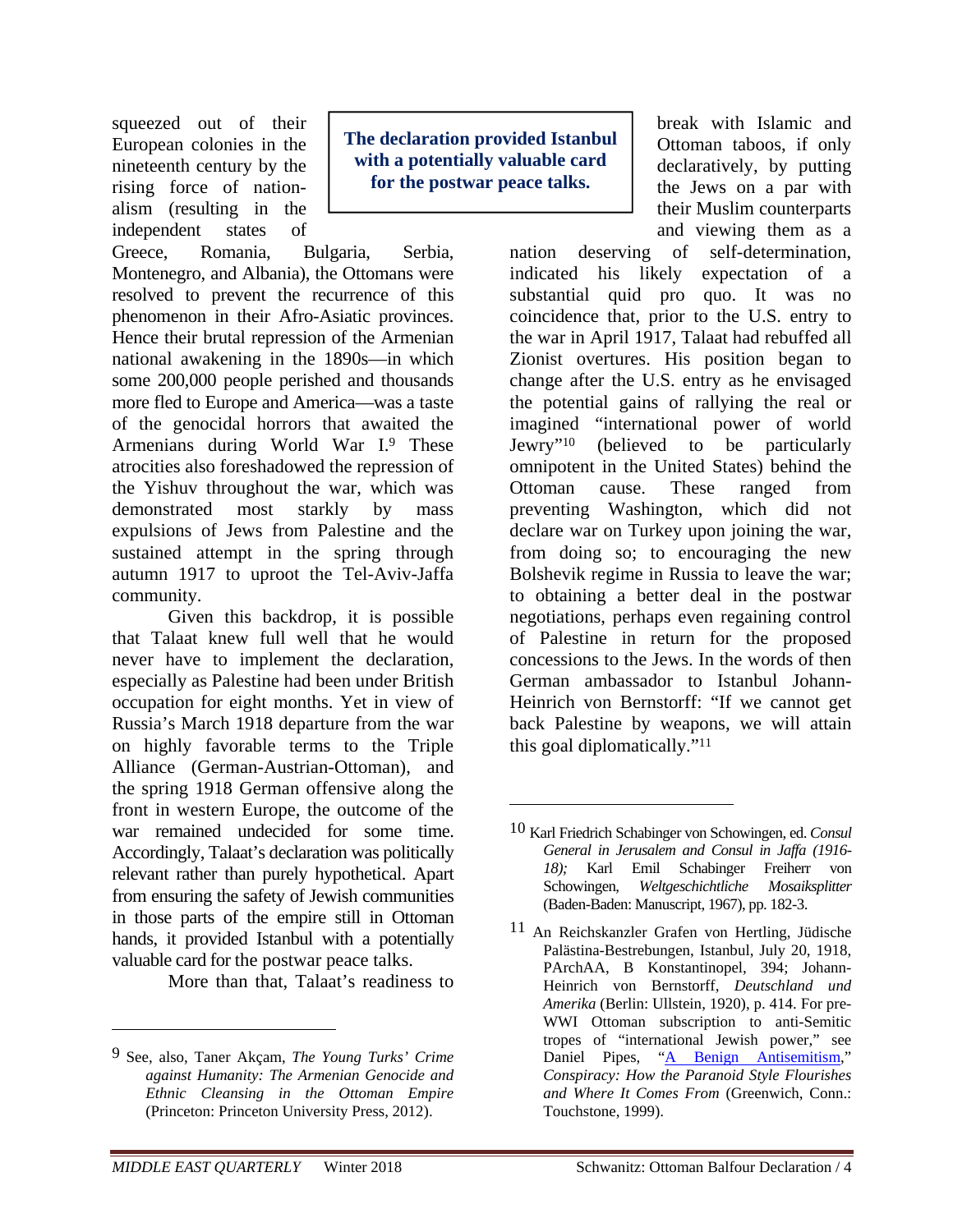Yet it is doubtful whether Talaat would have been able to make this conceptual leap without the incessant prodding by Istanbul's senior war ally— Berlin.



*In April 1917, Djemal Pasha ordered the expulsion of the Jewish community of Jaffa and Tel Aviv for "military reasons" and also sought to remove the Jerusalem Jews.* 

## **The German Connection**

Kaiser Wilhelm II was well disposed to Zionism, which he considered "a question of huge importance." He favored its main goal—the revival of the Holy Land by the "capital mighty and industrious Israel"—and tried to impart his enthusiasm to Sultan Abdulhamid II during his visit to Istanbul in

1898, to no avail.12 After the outbreak of hostilities, the kaiser had to strike a balance between this general sympathy and the need to avoid antagonizing the Ottoman leadership, which treated its national minorities with outright repression. He also needed to avoid rocking the German-Austrian-Ottoman Triple Alliance. Thus, for example, his order to the German consuls throughout the empire to protect the Yishuv, including the new Jewish immigrants arriving from enemy states (notably Russia), was presented as being in Istanbul's best interest: It was likely to boost the Triple Alliance's standing in Washington where Jews were believed to wield disproportionate influence while repression of Ottoman Jewry was certain to attract sharp criticism.<sup>13</sup>

Whenever this reasoning failed to impress the Ottoman authorities, as it often did, the Germans stepped into the ring. One such notable intervention took place in December 1914 when the Jaffa governor ordered the deportation of all Jews who had not become Ottoman subjects (many of whom were German citizens). At the initiative of the prominent German Zionist leader Richard Lichtheim, then residing in Istanbul, Ambassador Hans von Wangenheim approached Talaat with the request that the deportations be halted as did the U.S. ambassador to Istanbul, Henry I. Morgenthau. The Ottoman leadership complied: The expulsions were suspended, and foreign nationals were granted permission to stay in Palestine and encouraged to be Ottomanized.14

 $\overline{a}$ 

14 Karsh and Karsh, *Empires of the Sand*, pp. 166-7.

<sup>12</sup> Max Bodenheimer and Henriette H. Bodenheimer, *Die Zionisten und das kaiserliche Deutschland* (Bensberg: Schäuble, 1972), pp. 82-4.

<sup>13</sup> Wolfgang G. Schwanitz, *Islam in Europa, Revolten in Mittelost* (Berlin: Weist, 2014), pp. 107-11; facsimile of Talaat's declaration, p. 118.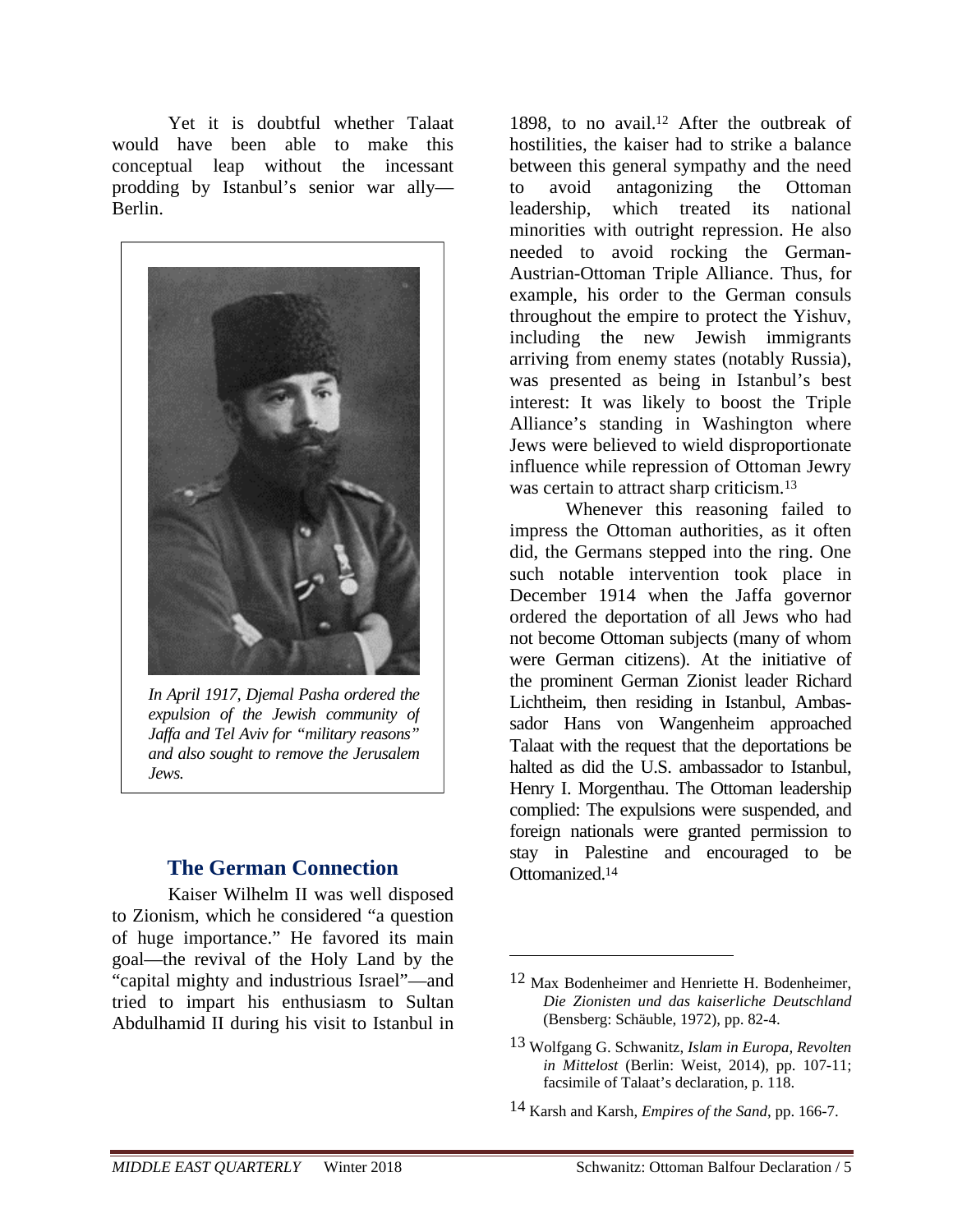A no less crucial intervention took place in April 1917 when Djemal Pasha ordered the expulsion of the 9,000-strong Jewish community of Jaffa and Tel Aviv for "military reasons," informing the foreign consuls of his intention to vacate the Jerusalem Jews on similar grounds. At the urging of his chief of staff, Friedrich Kress von Kressenstein, Djemal abandoned the Jerusalem plan, yet refused to return the Jaffa deportees, who continued to languish in the Galilee.15 When Djemal unleashed his ire yet again on the Yishuv in October 1917, following the exposure of a pro-British Zionist spy ring, a much higher-level intervention was required to restrain him. This time it was the former German chief-of-thegeneral-staff, Erich von Falkenhayn, who arrived in Jerusalem to take command of the newly established Ottoman Yilderim Force, thus ending

Djemal's military command of the Levant and preventing him from carrying out his genocidal plans.16

Keenly aware of the precariousness of their national enterprise, the Zionist leaders intensified their efforts to obtain great-power declarations of support for their cause. In July

 $\overline{a}$ 



*In October 1917, Djemal (right) tried again to destroy the Yishuv. But former German chief-of-the-general-staff Erich von Falkenhayn (beside Djemal) arrived in Jerusalem to take command of the Ottoman Yilderim Force, preventing Djemal from carrying out his genocidal plans.*

1917, they presented British foreign secretary Arthur Balfour with a proposal for the official statement. Nearly four months later, on October 31, having discussed the matter twice and having ascertained the views of U.S. president Woodrow Wilson and ten "representative [British] Jewish leaders," both Zionist and anti-Zionist, the cabinet approved the text of the official statement and authorized the foreign secretary to have it published. He did so two days later in what came to be known as the Balfour Declaration.

While Berlin resented leaving the Zionist cause to London, its bargaining position was fundamentally weaker than that of its great-power rival: It could not issue a unilateral declaration affecting the territorial integrity of its war ally without obtaining Ottoman acquiescence in this move. Thus, when on October 23, the German ambassador to Copenhagen received the text of the proposed German declaration from the director of the local Zionist bureau—

<sup>15</sup> Karl Emil Schabinger Freiherr von Schowingen, *Weltgeschichtliche Mosaiksplitter* (Baden-Baden: Manuscript, 1967), p. 183; Friedrich Freiherr Kress von Kressenstein, *Mit den Türken zum Sueskanal* (Berlin: Schlegel, 1932), p. 264; Jacob Landau, "A Bibliographical Note on Jews and Dönme-s in the Ottoman Empire and the Republic of Turkey," in Philippe Geley and Gilles Grivaud, eds., *Les Conversions á l'Islam* (Athens: École Française D'Athéns, 2016), pp. 109-15.

<sup>16</sup> Holger Afflerbach, *Falkenhayn* (München: Oldenbourg, 1994), p. 485; Hansjörg Eiff, "Die jüdische Heimstätte in Palästina in der deutschen Außenpolitik, 1914-1918," *Zeitschrift für Geschichtswissenschaft*, 3 (2012): 205-27.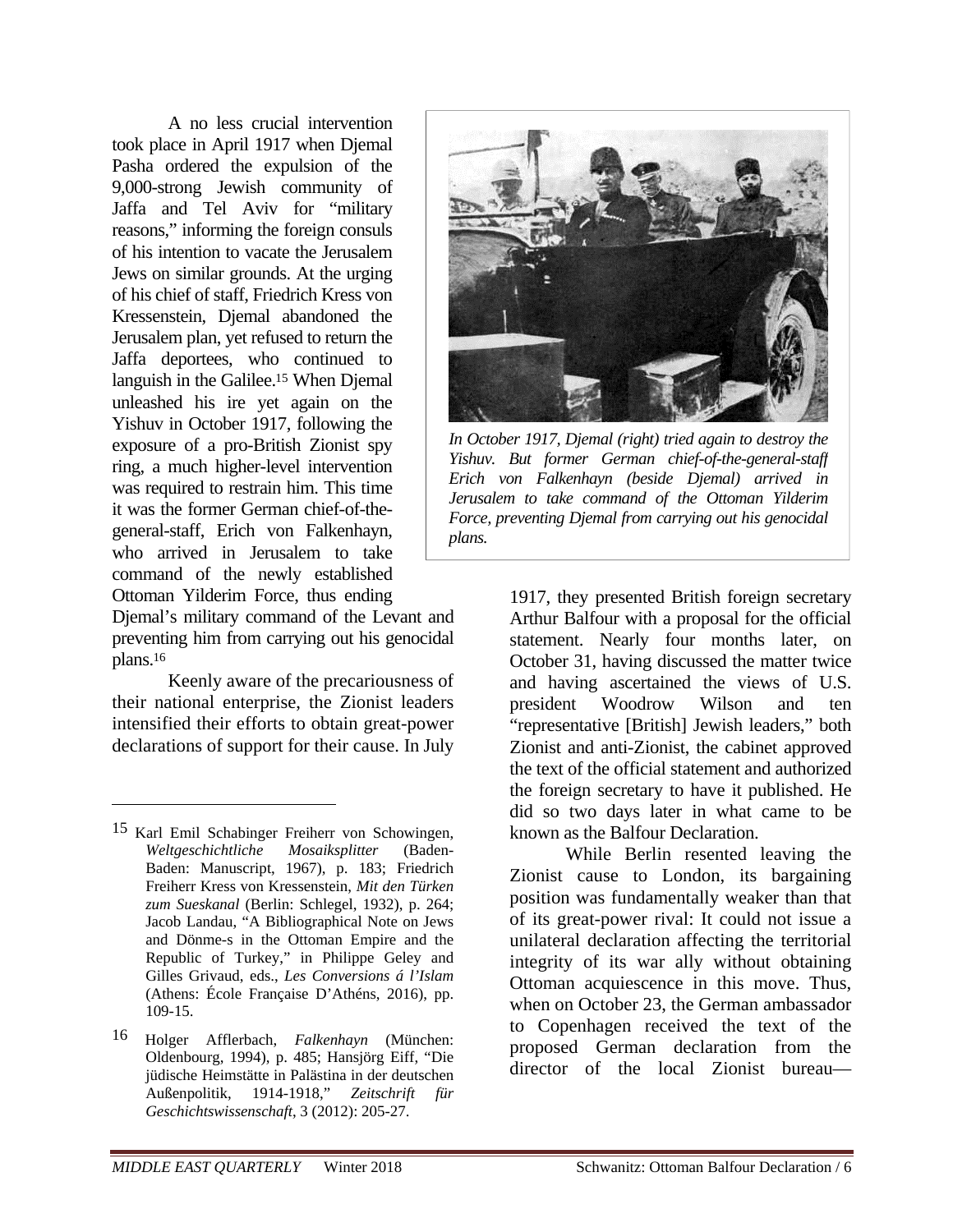probably the "communiqué" that was later submitted to Talaat—the idea went no further. Instead, the Germans sought to persuade their

Ottoman allies to make their own concessions to the Zionists. In August 1917, for example, they attempted to win over Djemal to the idea with mixed results during his visit to Berlin: Though insisting that Jews could settle anywhere in the empire but not in Palestine, the pasha, nevertheless, indicated that the Ottoman leaders, including himself, might change their minds in the future.<sup>17</sup>

The German persuasion attempts gained momentum in September 1917 with the arrival of a new ambassador to Istanbul. Fresh from a ten-year ambassadorial assignment in Washington, Johann-Heinrich von Bernstorff had a high opinion of U.S. Jewry and its role in American society and politics. He needed little prodding when instructed by Foreign Minister Richard von Kühlmann to obtain Ottoman concessions on the Palestine question. In October, as the British cabinet deliberated the text of the Balfour Declaration, von Bernstorff met Talaat and suggested that Istanbul offer the Jews a national home under its auspices after the war. In his diary, the ambassador recorded that the pasha was ready to comply with this wish provided Palestine remained in Ottoman hands.18

Once the Balfour Declaration was announced, Berlin and Istanbul sought to exploit it to drive a wedge between Britain and its Arab supporters by accusing London of selling out to the Jews at the Arabs' and

**The Germans sought to persuade their Ottoman allies to make concessions to the Zionists.** 

 $\overline{a}$ 

Muslims' expense. Vienna, by contrast, issued a statement (on November 21, 1917) supporting the Zionist efforts in Palestine,<sup>19</sup> and before long, von

Bernstorff resumed his efforts to convince the Ottomans to respond in kind to the British declaration.

On December 31, 1917, the ambassador scored a major success when Talaat announced in an interview with a German newspaper that Istanbul viewed the Jewish settlement of Palestine with benevolence, including free immigration according to the country's absorptive capacity, economic development, and the advancement of Jewish culture and local autonomy in accordance with existing laws.20

Capitalizing on the interview, on January 5, 1918, the German undersecretary of state met Zionist leaders and told them of Berlin's readiness to support the Zionist enterprise with a view to a prosperous autonomous Jewish community in Palestine in line with Talaat's statement. This message was amplified on the same day in a letter from Foreign Secretary Kühlmann to the German Zionist leaders Otto Warburg and Artur Hantke, welcoming the alleged Ottoman support for a blooming Jewish settlement in Palestine.21

In the following months, von Bernstorff continued his efforts to translate Talaat's statement of intent into a concrete

<sup>17</sup> Leonard Stein, *The Balfour Declaration* (New York: Simon and Schuster, 1961), pp. 439-41, 538-42.

<sup>18</sup> Johann-Heinrich Graf von Bernstorff, *The Memoirs of Count Bernstorff* (London: Heinemann, 1936), p. 171.

<sup>19</sup> Francis R. Nicosia, ed., *Nazi Germany and the Arab World* (Cambridge: Cambridge University Press, 2014), pp. 23-4.

<sup>20</sup> Gespräch mit Talaat Pascha, Konstantinopel, Dec. 12, 1917, gez. Dr. Julius Becker, PArchAA, B Konstantinopel, Bd. 394, pp. 1-7; *Vossische Zeitung* (Berlin), Dec. 31, 1917.

<sup>21</sup> Richard Lichtheim, *Rückkehr* (Stuttgart: Deutsche Verlags-Anstalt, 1970), p. 376; *Jüdische Rundschau* (Berlin), Jan. 11, 1918; Josef Cohn, *England und Palästina* (Berlin: Vowinckel, 1931), p. 69.